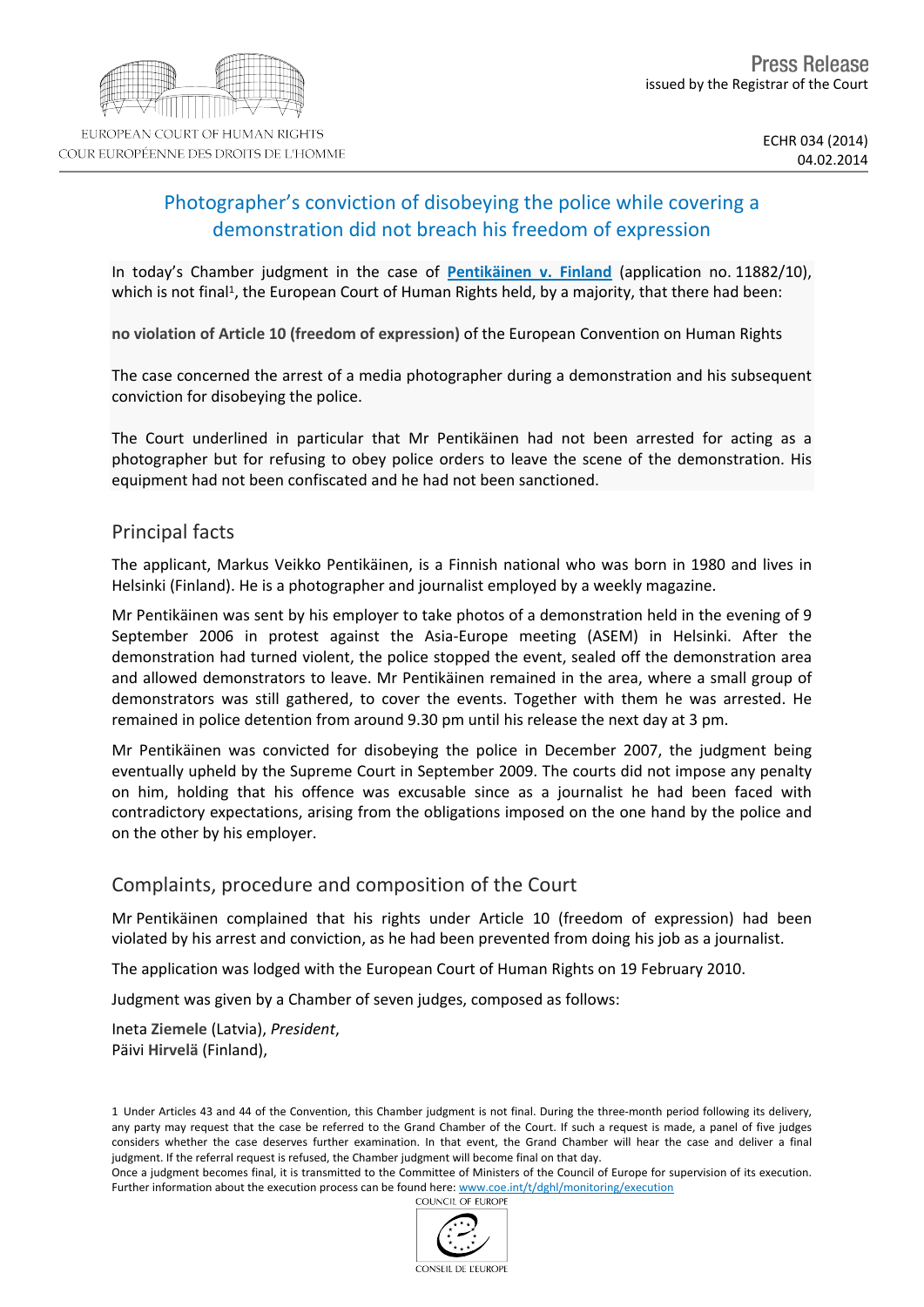George **Nicolaou** (Cyprus), Ledi **Bianku** (Albania), Vincent A. **de Gaetano** (Malta), Paul **Mahoney** (the United Kingdom), Faris **Vehabović** (Bosnia and Herzegovina),

and also Fatoş **Aracı**, *Deputy Section Registrar.*

# Decision of the Court

### Article 10

The Court considered that Mr Pentikäinen's arrest and conviction, being a consequence of his conduct as newspaper photographer and journalist, had constituted an interference with his freedom of expression as guaranteed by Article 10. The interference had had a basis in Finnish law and had pursued legitimate aims, namely the protection of public safety and the prevention of disorder and crime.

As regards the question of whether the interference had been "necessary in a democratic society" within the meaning of article 10, the Court first observed that Mr Pentikäinen had not been prevented from taking photos of the demonstration. No equipment had been confiscated and he had been allowed to keep all the photos he had taken and to use them without restriction. Furthermore, the Finnish courts had found it established that he had been aware of the police orders to leave the scene after the demonstration had turned violent, but had decided to ignore them instead of moving to a separate secure area which had been reserved for the press. Moreover, according to witness statements given before the Finnish courts, he had failed to make it sufficiently clear to the police when being arrested that he was a journalist.

The Court considered that Mr Pentikäinen had not been prevented from exercising his freedom of expression as such. He had been offered the alternative to follow the demonstration from the secured area for the press. Moreover, he had been arrested and convicted only for refusing to obey police orders, not because of his journalistic activity. The Court also took into account the submission of the Finnish Government that Mr Pentikäinen's 18-hour police detention was to be explained by the fact that he was detained late at night and that Finnish law prohibited interrogations at nighttime.

There was no doubt that the demonstration had been a matter of legitimate public interest justifying that the media reported on it. However, the Finnish courts had balanced Mr Pentikäinen's freedom of expression against the necessity to disperse the crowds with a view to ensuring public safety. Finally, under Finnish law, since no penalty had been imposed on Mr Pentikäinen, no entry of his conviction had been made in his criminal record.

The court concluded that the Finnish courts had struck a fair balance between the competing interests at stake. They had therefore been entitled to decide that the interference had been "necessary in a democratic society". Accordingly there had been no violation of Article 10.

#### Separate opinions

Judges Judges Nicolaou and De Gaetano expressed a joint dissenting opinion, which is annexed to the judgment.

*The judgment is available only in English.*